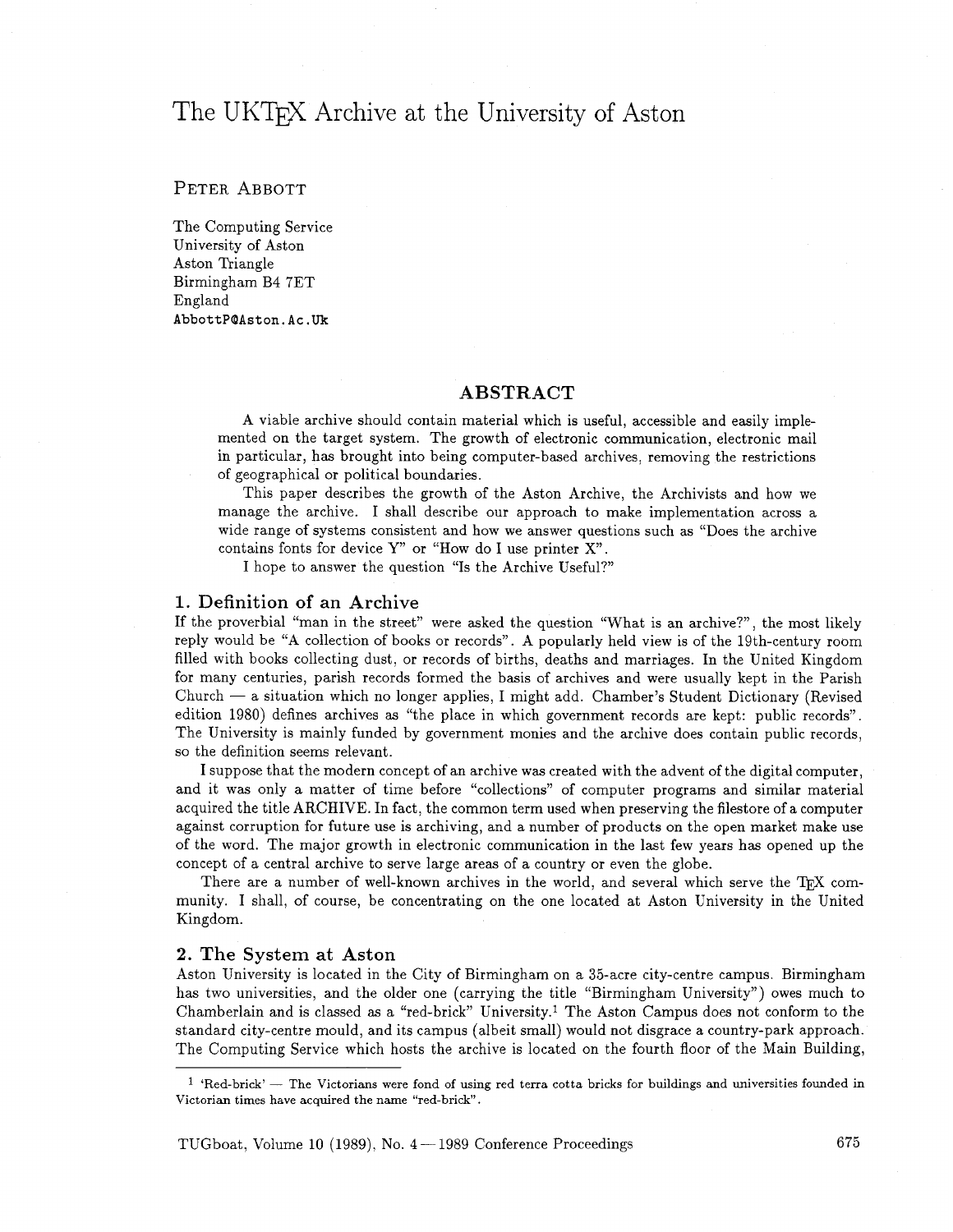which was designed in 1933 and built after the second World War. As a result, the accommodation arrangements are generous for the hardware and acceptable for the staff and users.

To all intents and purposes, the equipment used to support the archive is immaterial, other than for the unusual problems that arise; the present computer system is a VAX processor running the VMS operating system.

## 3. Archive History

In the summer of 1987, a number of interested users in the United Kingdom discussed (via e-mail) the idea of a UK-based version of T<sub>F</sub>Xhax, whereby local problems could be aired and informal contact made between like users. At that time, Aston were interested in text publishing and the Vice Chancellor expressed an interest in TEX (having spent some years at Stanford).

I agreed to set up a distribution list and to collate and distribute the queries. The first few issues were experimental, with a number of hiccups and problems, but eventually a pattern emerged of a weekly digest normally posted on a Friday afternoon beginning at 1700 hours local time.

As a result of the digest software, a large number of questions started arriving at Aston; these mainly asked if 'x' was available, but also frequently offered items which might be useful to others. Like Topsy, it grew and grew and grew.

For many months, the digest was from the UK for the UK, but as it became more widely known, requests for subscription arrived from many areas of the world including the North American continent. This brought more material for the archive and requests for distribution both via e-mail and by more conventional means (such as magnetic tape). The archive and digest are now considered as originating in the United Kingdom with almost universal distribution.

All of this activity consumes a large part of my "free" time and I became increasing worried that the archive was becoming disorganised with duplicate material. At a meeting in November 1988 at Nottingham, I appealed for help in preparing an article for University Computing, a publication of the Inter University Computer Committee (IUCC); this has since developed into a book (Clark and Abbott 1989; I have brought copies of part of the book with me to the meeting). I also approached a number of people with a view to assistance with the archive.

#### **3.1 Archivists**

#### Adrian Clark

Adrian (who prefers the alias *Alien*) is a researcher in the image-processing field, being especially Adrian (who prefers the alias *Alien*) is a researcher in the image-processing field, being especially interested in algorithmic and software aspects. His interests in T<sub>E</sub>X are hence mainly concerned with graphics -- par of a number of articles in TUGboat concerning halftone output and aspects of the implementation of TEX under VAX/VMS. Adrian is responsible for several areas of the archive, including contributed  $\text{LipX}$  and  $\text{BjBTrX}$  styles, VMS implementations, and halftones. He also developed the Aston mailserver.

#### Malcolm Clark

Malcolm really needs no introduction but he has been producing books in TFX since 1984; is editor of TEXline, a newsletter of the TEX community, since 1985; organised TEX88, the 3rd European TEX Conference at Exeter University; is the editor of the TFX88 Conference Proceedings (which we are still awaiting). He is currently TUG'S European Co-ordinator and also Secretary of the British Computer Society's Electronic Publishing SIG; teaches TUG courses in the US and Europe; carefully watches awaiting). He is currently TUG's European Co-ordinator and also Secretary of the British Computer<br>Society's Electronic Publishing SIG; teaches TUG courses in the US and Europe; carefully watches<br>SGML, PostScript and ODA; c Society's Electronic Publishing SIG; teaches TUG courses in the US and Europe; carefully watches<br>
SGML, PostScript and ODA; currently completing A plain TFX Primer — an introduction to TFX,<br>
and *HyperTFX* — a Hypertext gu Archive.

## Charles Curran

Charles has worked in the Systems Development section at Oxford University Computing Service for the last fourteen years. His main interests are operating systems and document architectures. He supports the UNIX services, which are provided on Suns and Convex supercomputers. He is currently chairman of the UK Convex Users Group. He first became familiar with TFX about eight years ago,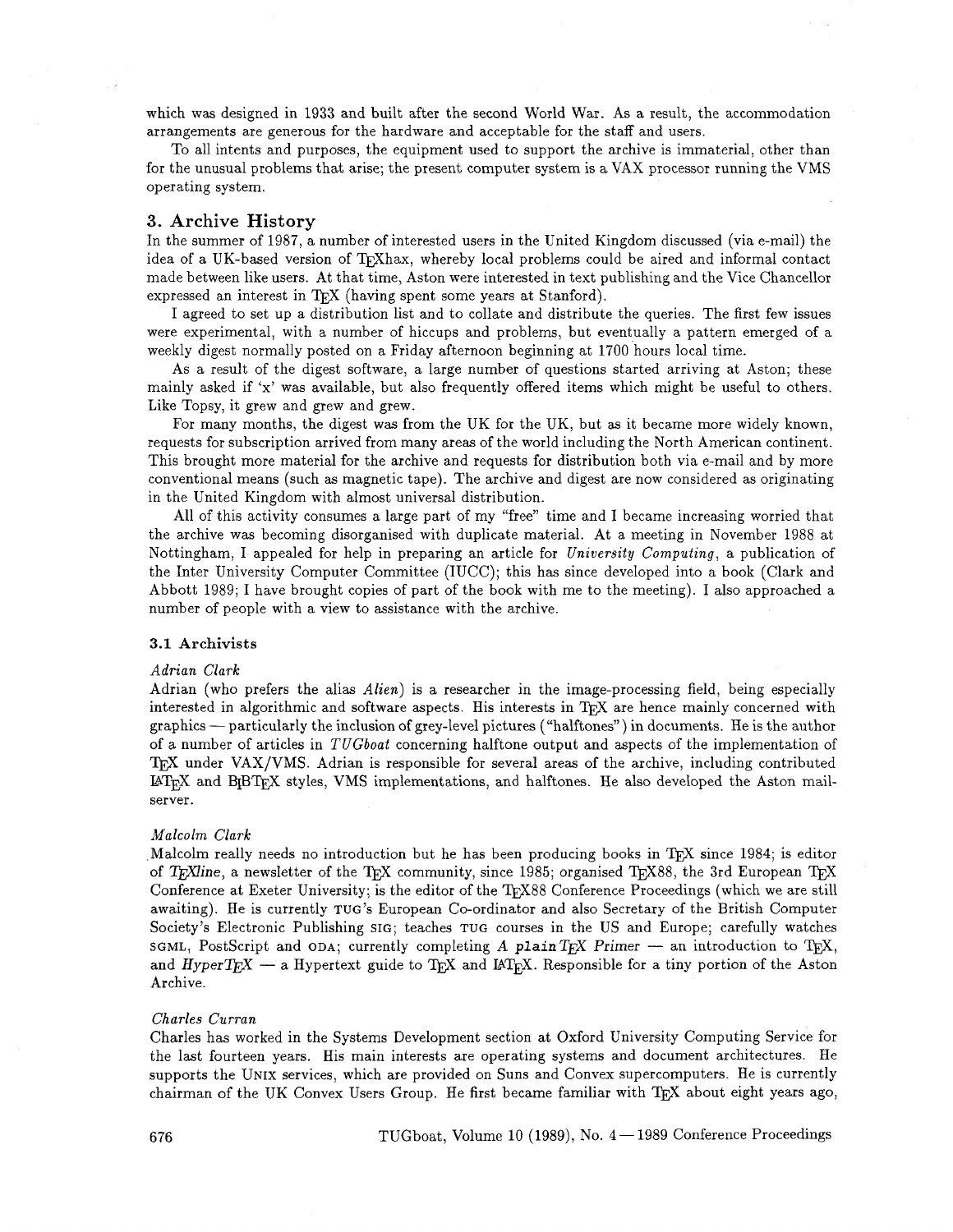when he installed it on a local VMS VAX and also on the sadly maligned Perq. He has also spent a fair amount of time with METAFONT. It is with founts and things METAFONT that he is primarily concerned in his work on the Archive.

#### *David Osborne*

Dave joined the Cripps Computing Centre, University of Nottingham, in 1984 as systems programmer. His special interests are UNIX and text processing. He helped in setting up T<sub>F</sub>X on the Centre's VAX  $11/750$  some time in 1986, and has since worked on the Centre's T<sub>E</sub>X implementation on an ICL Clan 7 running UNIX System V. His areas of TrXnical interest are general, and mainly related to the implementation side of things, partly from a UNIX system manager's point of view. Dave joined TUG in 1988.

His responsibilities in Archive management include: the Beebe drivers, Andrew Trevorrow's software, Common TFX, and PC items.

#### *Sebastian Rahtz*

Sebastian is a lecturer in the Department of Electronics and Computer Science at the University of Southampton, where he has a special interest in humanities computing, teaching courses in textprocessing for computer scientists and computing for archzeology M.Sc. students. He originally got involved with computers for publication of an archzeological report, and his research interests of typesetting, generic markup, hypertext and graphical databases continue to reflect a preoccupation with publication.

He has been using TFX since 1985, and has produced a number of books. The archaeological aspect has produced a particular interest in the problems of graphical inclusion in T<sub>F</sub>X, and the integration of Postscript. Within the Aston Archive, he attempts to cover the UNIX implementations, some of the PostScript problems and some of the graphical systems.

### *Philip Taylor*

Phil has been with the University of London for almost eighteen years, having migrated from Westfield College (University of London) to Bedford College (London), and thence to Royal Holloway and Bedford New College (RHBNC, University of London), where he is presently a member of the Computer Centre. His interest in TFX was evoked by a chance encounter at British Petroleum, where he first saw a sample of T<sub>E</sub>Xset text, and was amazed to learn that it had been produced on a system identical to that at RHBNC. He rushed back to College with a tape, spent the next month pestering various colleagues at KQC for assistance wit RHBNC. He rushed back to College with a tape, spent the next month pestering various colleagues at He is currently visiting Canada (yet again) to collaborate with the Professors Gibson and Gibson, at the Universities of Guelph and Waterloo, in TrXsetting their book on nutrition. When not TrXsetting, he spends most of his time falling off horses.

Within the archive group, Phil is responsible for advice on VAX/VMS file aliasing, and for maintenance of the VAX/VMS list-server.

Areas of interest: Primitive and Plain TEX; do-it-yourself macro design; TEX esoteria and arcana. *Bêtes noirs: IATEX, UNIX & Wimps.* 

#### *Niel hrempson and Brian Hamilton Kelly*

Niel and Brian joined the archivists in May 1989 to take over the VMS part from Adrian, who was having difficulty in coping with it in addition to the mail server. Adrian still retains the mail server.

Brian (note the double-barrelled surname, *without* a hyphen) is a Senior Research Officer in the Software Engineering Group at the Royal Military College of Science, which is now part of Cranfield Institute of Technology: he is currently working for an M.Phil. connected with code generation derived directly from graphical representations of systems' designs (although he spends more of his time on T<sub>F</sub>Xware!)

He has spent the whole of his working life in software, since 1964, the majority of it with the MOD (until the privatization of RMCS), but also worked for a short spell in 1966 at Imperial College. He has had an interest in computerized typesetting since 1968, and in type and typography going back to his schooldays. (Ah! The joys of an Adana hand press!) He has been using  $\mu$ T<sub>E</sub>X since 1985, and his

TUGboat, Volume 10 (1989), No. 4- 1989 Conference Proceedings *677*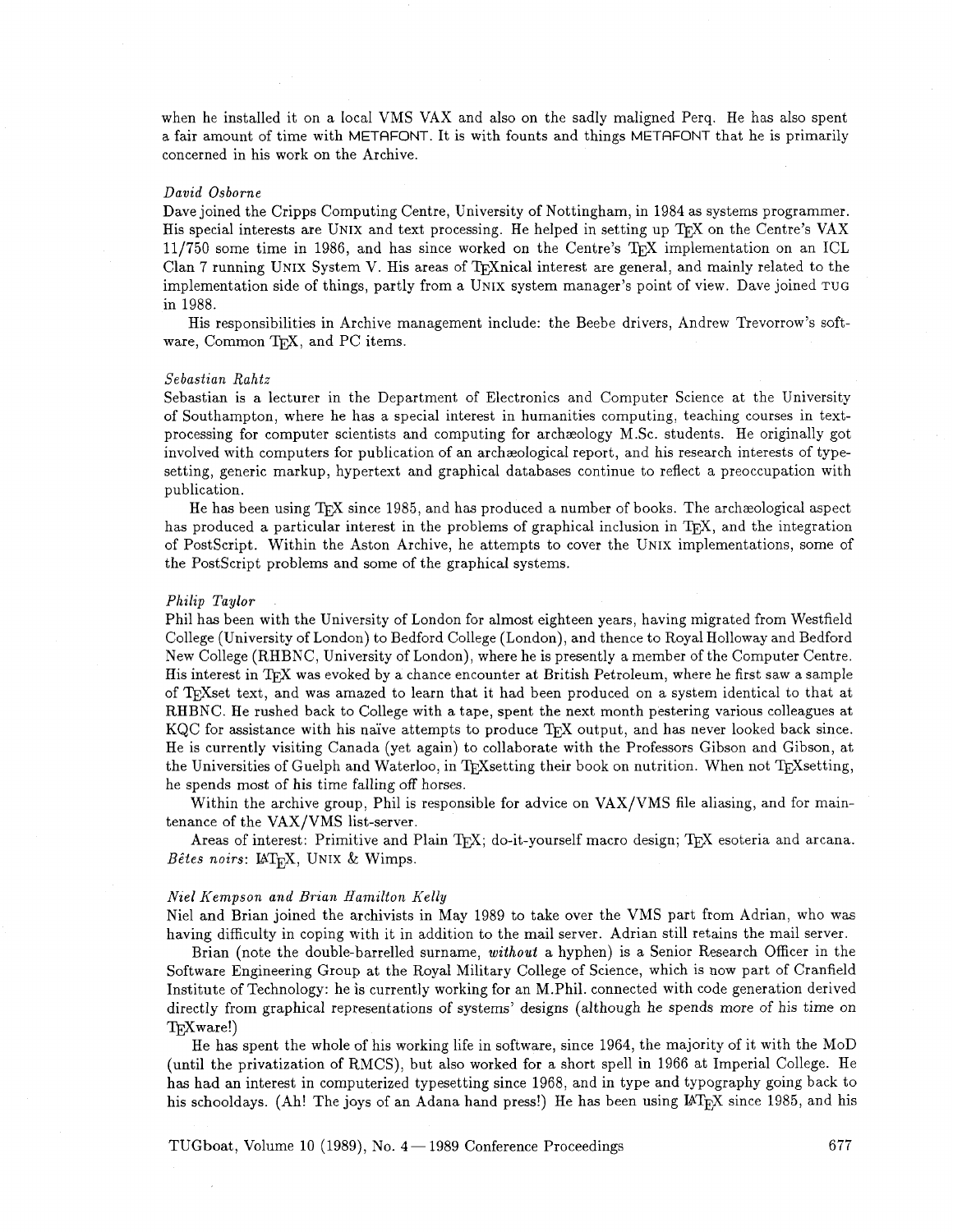first TrXware project was to rewrite Rose's original DVI driver for the DEC LN03 wholly in WEB, to overcome the bugs in the PL/I part of it. (His program, DVItoLN03 is not to be confused with Rose's later DVI2LN3 offering.)

He would like to see the authors of TFX- and METAFONT-ware pay much more attention to writing for ease of maintenance, and feels that every C- programmer should have three men with whips standing over him ensuring that good software engineering precepts are followed! Furthermore, he would like tor ease of maintenance, and feels that every C- programmer should have three men with whips standing<br>over him ensuring that good software engineering precepts are followed! Furthermore, he would like<br>to see every T<sub>E</sub>X ma any volunteers!!?!

Niel is by profession a chartered electrical engineer, but is currently on sabbatical leave at RMCS Shrivenham, studying for a PhD. His academic interests are centered around the use of multivariate analysis to identify different types of communications signals.

As with most of the post-graduate students at RMCS, he soon discovered the joys of using  $\text{LTr} X$  to produce reams of mathematical equations. He soon became involved with the maintenance of T<sub>F</sub>X ware at RMCS, specializing in the Unix systems, DEC's language sensitive editor and translating  $BfBTrX$ into C for use on the IBM PC.

## 4. JANET

It is fair to say that the only way that we can work in maintaining and developing the archive and its facilities is by utilising modern technology. In this case I mean  $JANET$  — the (U.K.) Joint Academic Network. JANET is a private network operated by the Joint Network Team under a crown agency. The recurrent funding is met centrally and all universities have free and unfettered access. Polytechnics, research councils and other bodies deemed "suitable" are also connected (they generally have to pay a once-off connection charge).

The archivists have an account on the system at Aston and use JANET to carry out allotted tasks. Archive users are not permitted at present to access the archive interactively (archivists enjoy this perk), but Network Interface File Transfer Protocol (NIFTP) and e-mail access are both provided.

#### 4.1 **Gateways**

Whilst this provides a service to the connected community, there are wider implications for its use. Gateways to other networks exist at various points in the United Kingdom, all linked via a backbone. The well-known gateways are:

| Internet/Arpa/Nsfnet | Uk.Ac.Nsfnet-Relay |
|----------------------|--------------------|
| Earn/Bitnet/Netnorth | Uk.Ac.Earn-Relay   |
| uucp                 | Uk.Ac.Ukc          |

plus others including commercial networks such as the British Telecom PSS service. The main trunks operate at 2 megabits and the Aston-Manchester link is currently 48K.

#### 5. Structure of the Archive

We have decided to sub-divide the archive into the following main topic areas:

- $\bullet$ tex
- met afont
- latex (subdirectory for slitex)
- amstex
- digests (texhax, uktex, texmag)
- bibtex
- utils
- fonts
- etc
- drivers
- docs  $\bullet$
- langs  $\bullet$
- tools (for use by the 'team', not the general public)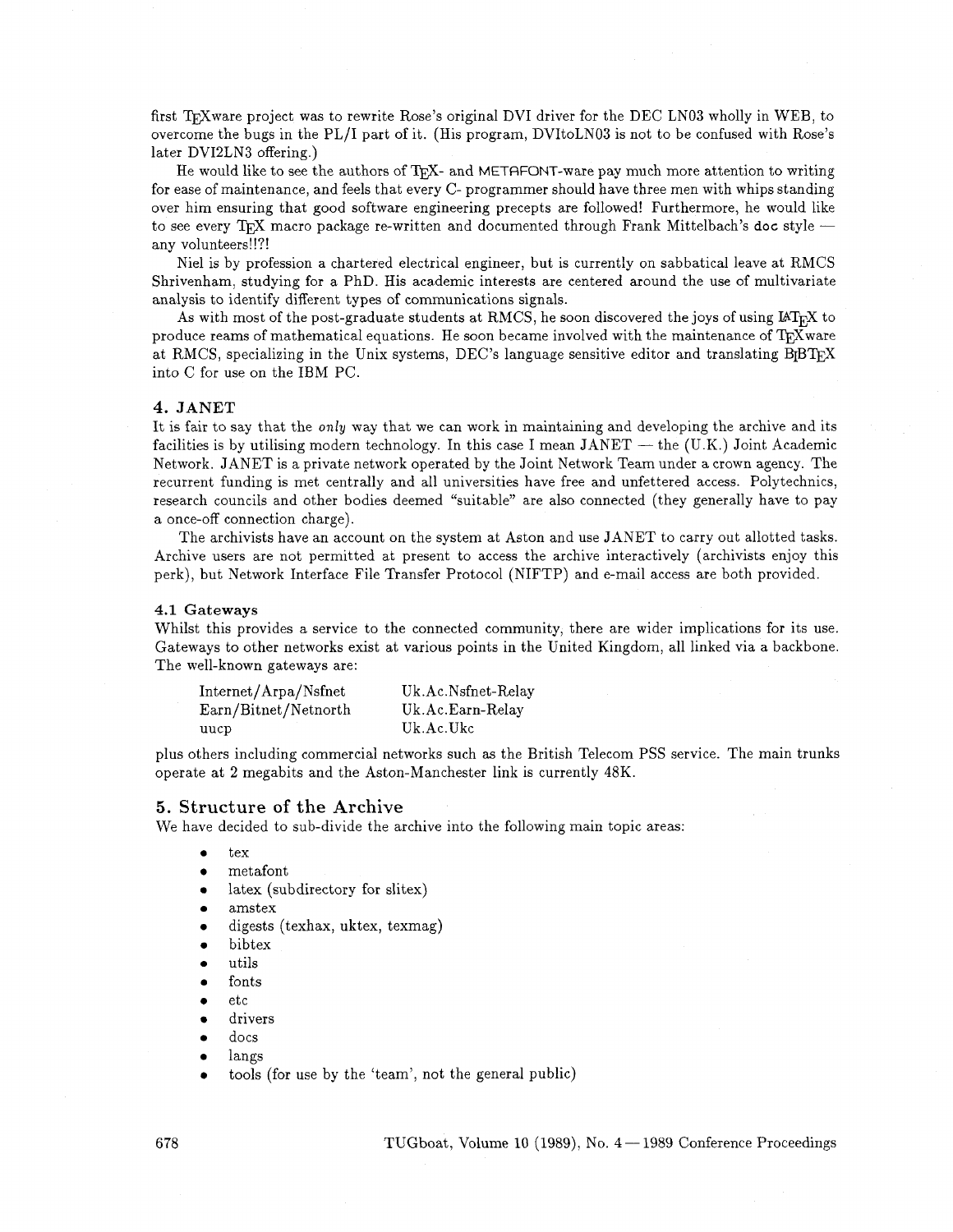## **5.1 Areas Covered**

There are two aspects to areas covered:

- **<sup>0</sup>**What material should be accepted?
- What systems should it cover?  $\bullet$

In dealing with the first area, I must mention the United Kingdom National Public Archive at Lancaster University. This archive contains public-domain software mainly for MS-DOS PCs and Apple Macs. At one time it carried some of the PC software related to TEX/IATEX, but this has now been removed and all enquiries are re-directed to Aston.

The archivists are only interested in working with material directly related to TFX and related software, and a long debate has taken place over utilities such as the bootstrap for MS/DOS PCs. In the end, it was agreed that these would need to be stored at Aston as well **as** Lancaster, because not all subscribers (principally those on the other side of a gateway) could obtain the items from Lancaster. end, it was agreed that these would need to be stored at Aston as well as Lancaster, because not all<br>scribers (principally those on the other side of a gateway) could obtain the items from Lancaster.<br>We are working towards

We are working towards the situation whereby all needs for an implementation — from the smallest PC to the largest mainframe — can be obtained, preferably by e-mail, but in the interim supplemented by other media.

## **6. Who Uses the Archive?**

## **6.1 Contributors**

It might appear that we are working in a vacuum at Aston, but this is far from the truth  $-$  contributions are received from many countries and organisations. It is impossible to name the majority, but I must mention the following:

- **0** Pierre MacKay (Univ. of Washington/Seattle), who regularly sends an update tape of the UNIX versions
- **0** Michael DeCorte (Clarkson Univ., New York), who regular mails updates from his collection
- **0** Max Calvani (International School for Advanced Studies (ISAS), Italy), who can supply material which avoids the Earn-Relay and the corruption that occurs there
- **•** Andrew Trevorrow (freelance T<sub>F</sub>X programmer, Australia)
- **0** Peter Flynn (Academic Projects Manager University College Cork, Ireland)
- **0** Graham Toal (self-employed consultant, Edinburgh), who provided the early mail server to the Archive

plus, of course, all the others too numerous to mention.

## **6.2 Types of Access**

As of August **1989** there are only two means of access: NIFTP and mail. Users on JANET can use NIFTP to transfer items from the archive to their local system. All users can access the archive via the mail server, and I am pleased to be able to report that the VAX/VMS problem of STREAM\_LF files causing untold havoc has been overcome. There might be one or two files still to convert, but the end is in sight.

There are no interactive access facilities, although it is hoped to introduce a processor dedicated to the service in the near future. This will provide not only Kermit and Zmodem facilities, but also (hopefully) a secure environment for mail-boxes and bulletin-board services.

## **7. Digest Support**

The digest is the major vehicle for information dissemination, and until access for external users becomes available, is also distributed via paper mail. This service is provided on a VAX 11/750 independent of the archive service, and it is intended to merge this with the archive as soon as the separate processor becomes available.

### **8. Non-Connected Users**

There are many commercial users, most of whom do not have a connection or access to JANET, so for this group of users the advent of the independent service for the archive will open new opportunities.

TUGboat, Volume 10 **(1989),** No. 4- **1989** Conference Proceedings **6 79**